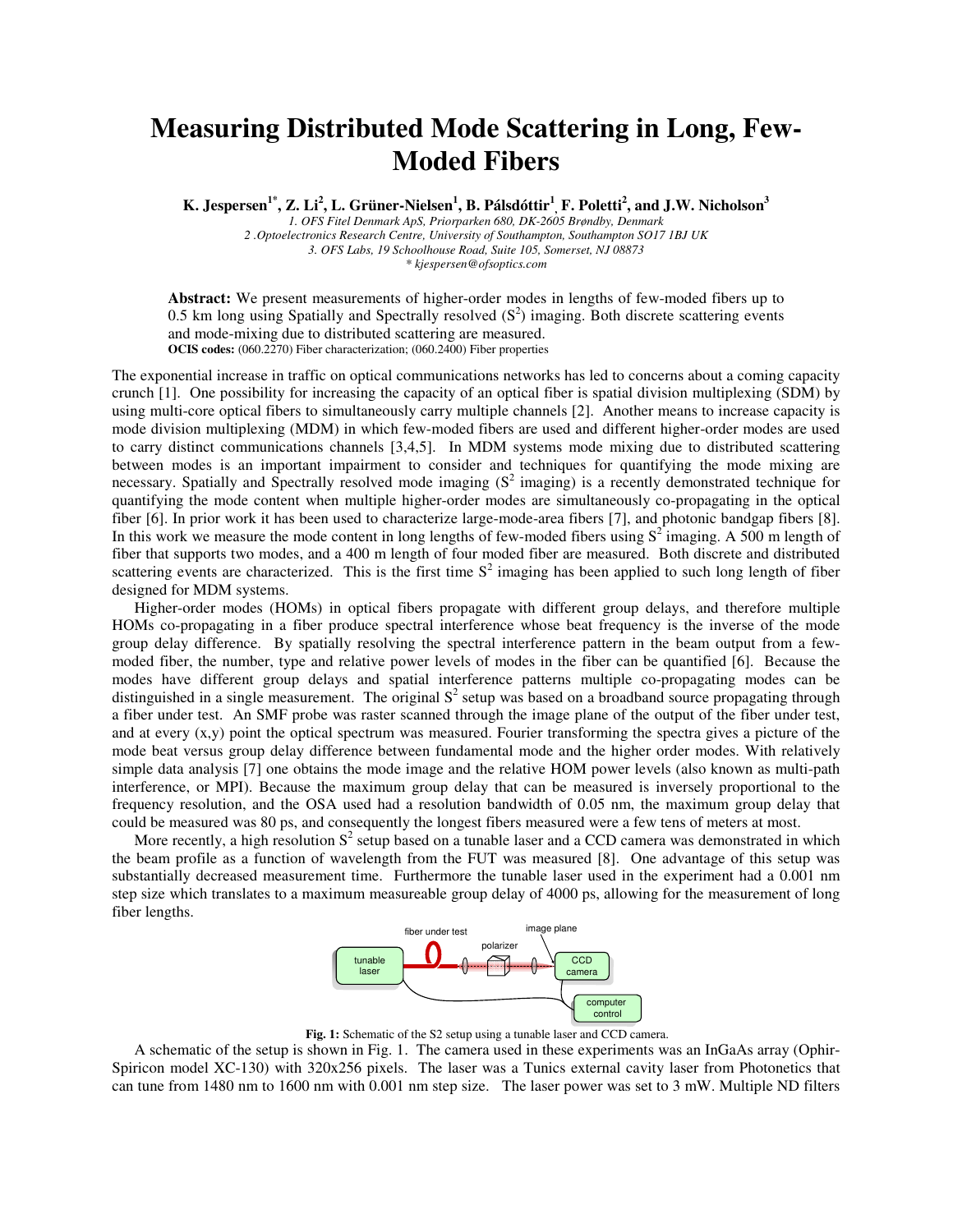were used to attenuate the optical beam to avoid saturating the camera, and a polarizer was included to measure the HOM content for different polarization settings.

Two different few-moded fibers were tested in these experiments. Fiber 1 had a core diameter of 19 µm, an NA of 0.12, and guided LP<sub>01</sub> and LP<sub>11</sub>. Fiber 2 had a core diameter of 25 µm, an NA of 0.12, and guides LP<sub>01</sub>, LP<sub>11</sub>, LP<sub>21</sub> and  $LP_{02}$ .



**Fig. 2:** (a) Calculated group delay difference between HOMs and the fundamental mode for the modes in fiber 1. (b) Mode beat vs. group delay and mode images for a 500 m length of fiber 1.

First, A 500 m length of fiber 1 was measured in the setup. The group delay difference between fundamental and higher modes of fiber 1, calculated from solving the scalar wave equation for the measured index profile, are shown in Fig. 2a. Fig 2b shows the plot of mode-beat vs. group delay obtained from the  $S<sup>2</sup>$  measurement. The measurement was made by tuning the laser from 1550 nm to 1551 nm with 0.001 nm step size. The black curve shows the measurement result when the polarizer was oriented for maximum power throughput, and the red curve shows the measurement when the polarizer was rotated 90 degrees from the maximum power setting.

Because  $S<sup>2</sup>$  imaging resolves modes with respect to group delay, the distributed and discrete scattering events can be distinguished [7]. Discrete scattering, which occurs at well-defined locations such as splices, appears as a strong, sharp spike, well localized in group delay. Distributed scattering occurs between modes along the length of the fiber on the other hand, and consequently appears as a long plateau. These phenomena can be seen in the plot of mode beat vs. group delay in Figure 2b. The sharp spike at 1140 ps corresponds to the  $LP_{11}$  mode which is launched at the input splice. The data analysis shows a clear  $LP_{11}$  mode for this spike. The relative power, or MPI, of this mode is -19.6 dB. This agrees well with the expected group delay difference between the  $LP_{01}$  and  $LP_{11}$  shown in Fig. 2a. In addition a plateau stretching from 0 ps to the discrete scattering event is observable. When the Fourier filter is placed anywhere within this plateau, we obtain an  $LP_{11}$  image, with the  $LP_{11}$  mode rotating with different group delays. By integrating over this plateau for the two polarization measurements we are able to quantify the mode mixing due to distributed scattering from  $LP_{01}$  to  $LP_{11}$  in this fiber and obtain an MPI of -18.2 dB.



**Fig. 3:** (a) Calculated group delay difference between HOMs and the fundamental mode for fiber 2. (b) Mode beat vs. group delay from the  $S<sup>2</sup>$  imaging measurement of 400m of fiber 2. Modes corresponding to discrete scattering peaks are shown. (c) Mode images obtained in the distributed scattering area, between discrete peaks are shown.